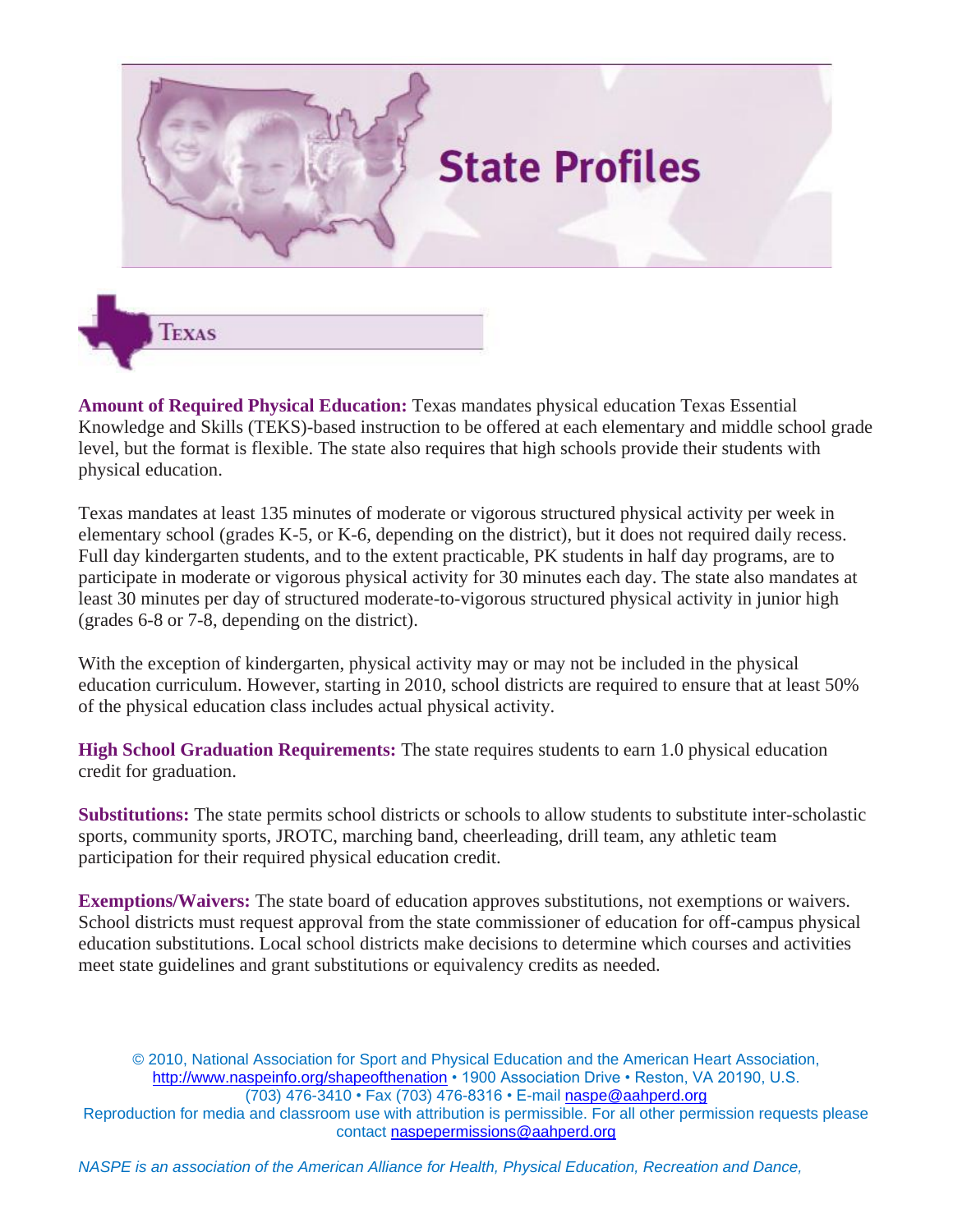**State Standards:** The state has developed its own standards for physical education, with which all school districts must comply. The Texas Essential Knowledge and Skills (TEKS) were last revised in 1998. [See State Standards for Physical Education chart for details.]

**State Curriculum:** The state does not require the use of specific curricula for elementary, middle school/junior high and high school physical education. However, all curricula must be sequential, developmentally appropriate, and designed, implemented and evaluated to enable students to develop the motor, self-management, and other skills, knowledge, attitudes and confidence necessary to participate in physical activity throughout life. Each school district must also establish specific objectives and goals the district intends to accomplish through the physical education curriculum. Local school systems have the option of using the CATCH commercial curriculum.

**Class Size:** The state specifies a student-to-teacher ratio of 45:1 for physical education classes, which is not comparable to other curricular areas.

**Online Physical Education Courses:** The state allows required physical education credits to be earned through online physical education courses. Foundations of Personal Fitness, a course on personal fitness and wellness, is open to students who request permission and are approved to take online courses. All online courses provided through the TxVSN must be taught by teachers with Texas certification in the course subject area and grade level.

**Student Assessment Requirements:** The state requires student assessment in physical fitness every year starting in grade 3 and continuing through grade 12. Physical fitness levels are measured and results are sent to the state as congregate data for the district and may be shared publicly. Individual student results are sent to parents or guardians. The data may also be used for research studies.

**Fitness Testing:** The state requires school districts/schools to assess students' physical fitness levels using the FITNESSGRAM.

**Grade Point Average (GPA):** Physical education grades are included in a student's overall GPA.

**State Comprehensive Assessment Test:** The state has a comprehensive assessment test for graduation, but physical education is not measured in this test.

**Education Report Card:** The state has an education report card for each school, but physical education is not included as one of the subject areas.

**Body Mass Index (BMI):** The state requires schools to collect students' BMI or height and weight.

**Certification/Licensure of Physical Education Teachers:** The state requires certification or licensure of physical education teachers at the elementary, middle school/junior high and high school levels. Elementary classroom teachers (generalists) may teach required elementary school PE classes. Evidence of "necessary skills and knowledge" must be documented through in-service records, seminar attendance records, or transcripts of college courses. Teachers certified in other course content areas may elect to take a required exam for PE certification.

© 2010, National Association for Sport and Physical Education and the American Heart Association, http://www.naspeinfo.org/shapeofthenation • 1900 Association Drive • Reston, VA 20190, U.S. (703) 476-3410 • Fax (703) 476-8316 • E-mail naspe@aahperd.org

Reproduction for media and classroom use with attribution is permissible. For all other permission requests please contact naspepermissions@aahperd.org